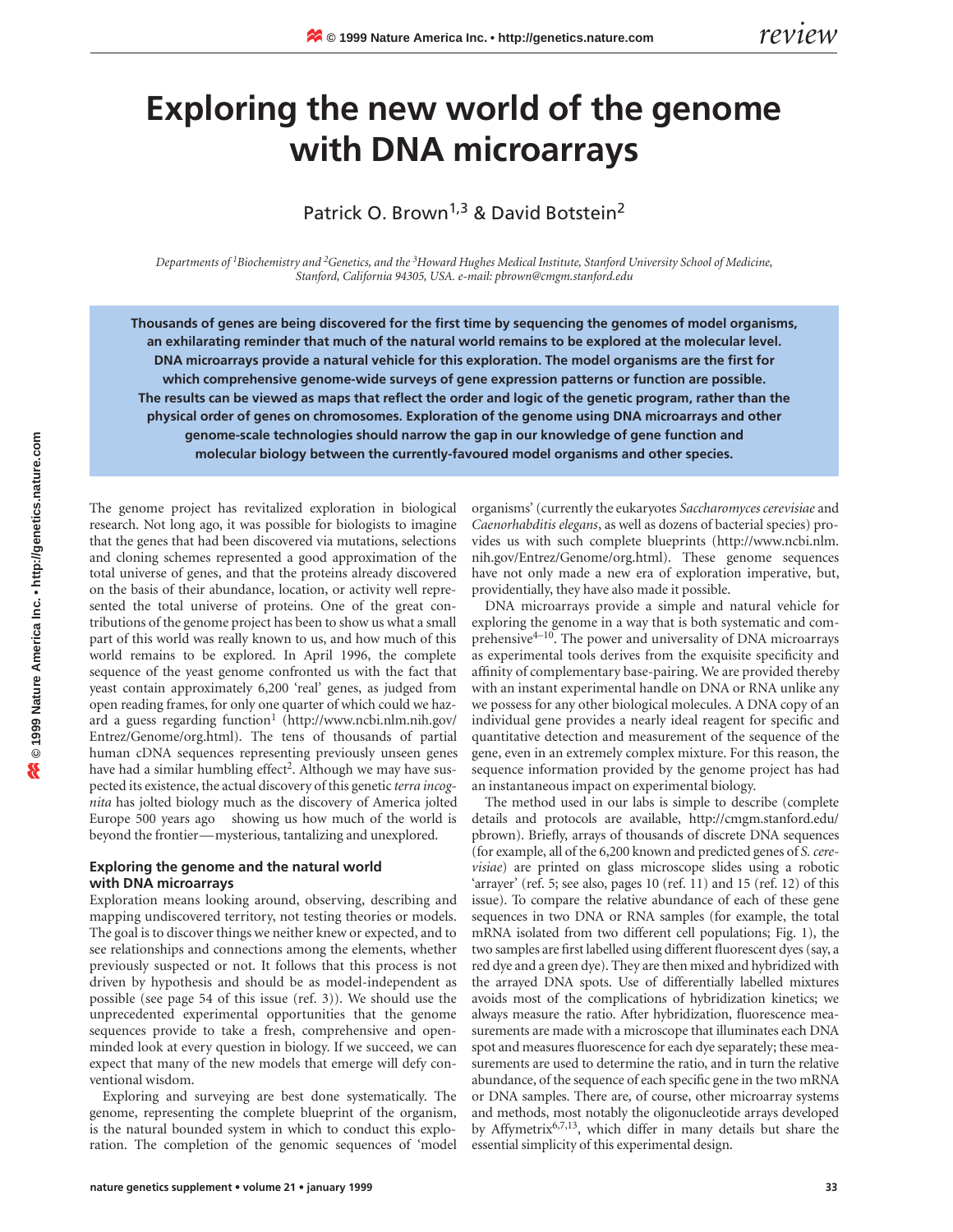

**Fig. 1** Gene expression analysis using a DNA microarray. In this illustration, mRNA samples from vegetative and sporulating yeast cells are compared. The total pool of messenger RNA from each cell population is used to prepare fluorescently labelled cDNA by reverse transcription in the presence of fluorescently labelled nucleotide precursors. To allow direct comparison of the abundance of each gene in the two samples, the two samples are labelled with different fluors-in this example, a red fluor for the mRNA from sporulating yeast and a green fluor for the mRNA from the vegetative yeast cells. The two fluorescently labelled cDNAs are then mixed and hybridized with a DNA microarray in which each yeast gene is represented as a distinct spot of DNA. Irrespective of their fluorescent labels, the cDNA sequences representing each individual transcript hybridize specifically with the corresponding gene sequence in the array. Thus, the relative abundance in sporulating as compared with vegetative yeast cells of the transcripts from each gene is reflected by the ratio of 'red' to 'green' fluorescence measured at the array element representing that gene. For example, the greater relative abundance of the *TEP1* mRNA in the sporulating cells results in a high ratio of red-labelled to green-labelled copies of the corresponding cDNA, and an equivalent ratio of red to green signal hybridized at the array element composed of DNA from *TEP1*.

The properties of genes that can be explored and exploited using DNA microarrays are diverse. For each property we explore, the challenge is simply to find an experimental method that turns that property into the basis for differential fractionation of DNA or RNA sequences. This is trivial when the property is differential expression at the mRNA level—comparing the relative abundance of mRNA from each gene is simply a matter of measuring the differential hybridization to a DNA microarray of fluorescently labelled cDNAs prepared from two mRNA samples. Other properties require less direct approaches<sup>5,14-17</sup>. We have found, however, that many of the most important attributes of genes, ranging from their transcription and translation, to the subcellular localization of their products, to their genotype, to their mutant phenotypes, can be studied conveniently and economically on a genome-wide basis using DNA microarrays.

#### **Fast, cheap and easy to control**

Several features of DNA microarray technology make it particularly well suited to exploratory research. (i) It is (relatively) cheap: the capital cost for building both an arrayer and scanner is now less than \$60,000, and the marginal cost per copy of the yeast genome microarray is currently about \$20. Ongoing development efforts in academic and commercial labs and competition among commercial suppliers should continue to bring the cost down. Thus, if we are curious about a process, or a mutant phenotype, we can easily just 'take a look' without agonizing over cost. (ii) It is flexible and universal: as we continue to learn more about additional genomes, we need to be able to convert the information into tools for exploration quickly and inexpensively. In addition to more than a thousand arrays of the complete yeast genome, we have already printed hundreds of copies each of arrays of more than 95% of all the predicted genes of *Mycobacterium tuberculosis*, all the predicted genes of *Escherichia coli*, 3,000 *Drosophila melanogaster* genes, thousands of *C. elegans* genes, over 14,000 human genes, all cytomegalovirus genes and over 3,000 *Plasmodium falciparum* genes (unpublished data). (iii) It is fast: the total time currently required to print 150 copies of an array of 12,000 genes is now about a day. (iv) It is user-friendly: the convenient, solid, open format of the microscope slide, the non-radioactive, non-toxic, low-volume (10 µl) hybridization solution and the comforting knowledge that the arrays are cheap and easily replaced all make everyone using the system feel comfortable performing the exploratory, adventurous experiments that we think are called for in this phase of the genome project.

#### **Using DNA microarrays to study gene expression on a genomic scale**

The study of gene expression on a genomic scale is the most obvious opportunity made possible by complete genome sequences of the model organisms, and experimentally the most straightforward. Four characteristics of the regulation of gene expression at the level of transcript abundance account for the great value and appeal of genome-wide surveys of transcript levels. First, it is eminently feasible—DNA microarrays make it easy to measure the transcripts for every gene at once (much as we might wish to be able to measure the abundance of the final products of every gene, or better still the biochemical activity of the products of every gene, there is no practical generic tool for doing so…yet). The second reason is the tight connection between the function of a gene product and its expression pattern. As a rule, each gene is expressed in the specific cells and under the specific conditions in which its product makes a contribution to fitness. Just as natural selection has precisely tuned the biochemical properties of the gene product, so it has tuned the regulatory properties that govern when and where the product is made and in what quantity. The logic of natural selection, as well as experimental evidence, provides part of the basis for our belief that there is a sensible link between the expression pattern and the function of its gene product. Thirty years of molecular biology have provided numerous examples of genes that function under specific conditions and whose expression is tightly restricted to those conditions. The generality and exquisite precision of this link is revealed by a global examination of the expression patterns of all the genes of yeast, as described below. Third, promoters function as transducers, responding to inputs of information about the identity, environment and internal state of a cell by changing the level of transcription of specific genes. Thus, as we learn what information is transduced by the promoter of each gene, we can begin to read this information from the profile of transcripts, easily obtained using a DNA microarray. Fourth, the set of genes expressed in a cell determine what the cell is made of, what biochemical and regulatory systems are operative, how the cell is built and what it can and cannot do. As we learn to infer the biological consequences of specific features of gene expression patterns using our growing knowledge of the functions of individual sets of genes, we can use microarrays as 'microscopes' to see a comprehensive, dynamic molecular picture of the living cell.

#### **A new kind of map**

In the past two years, we and others have studied the expression patterns of all the yeast genes, in a wide variety of circumstances, using microarray hybridization<sup>8,9,18–22</sup>. As every gene in the yeast genome can be represented on the microarrays, the picture of gene expression that emerges is comprehensive.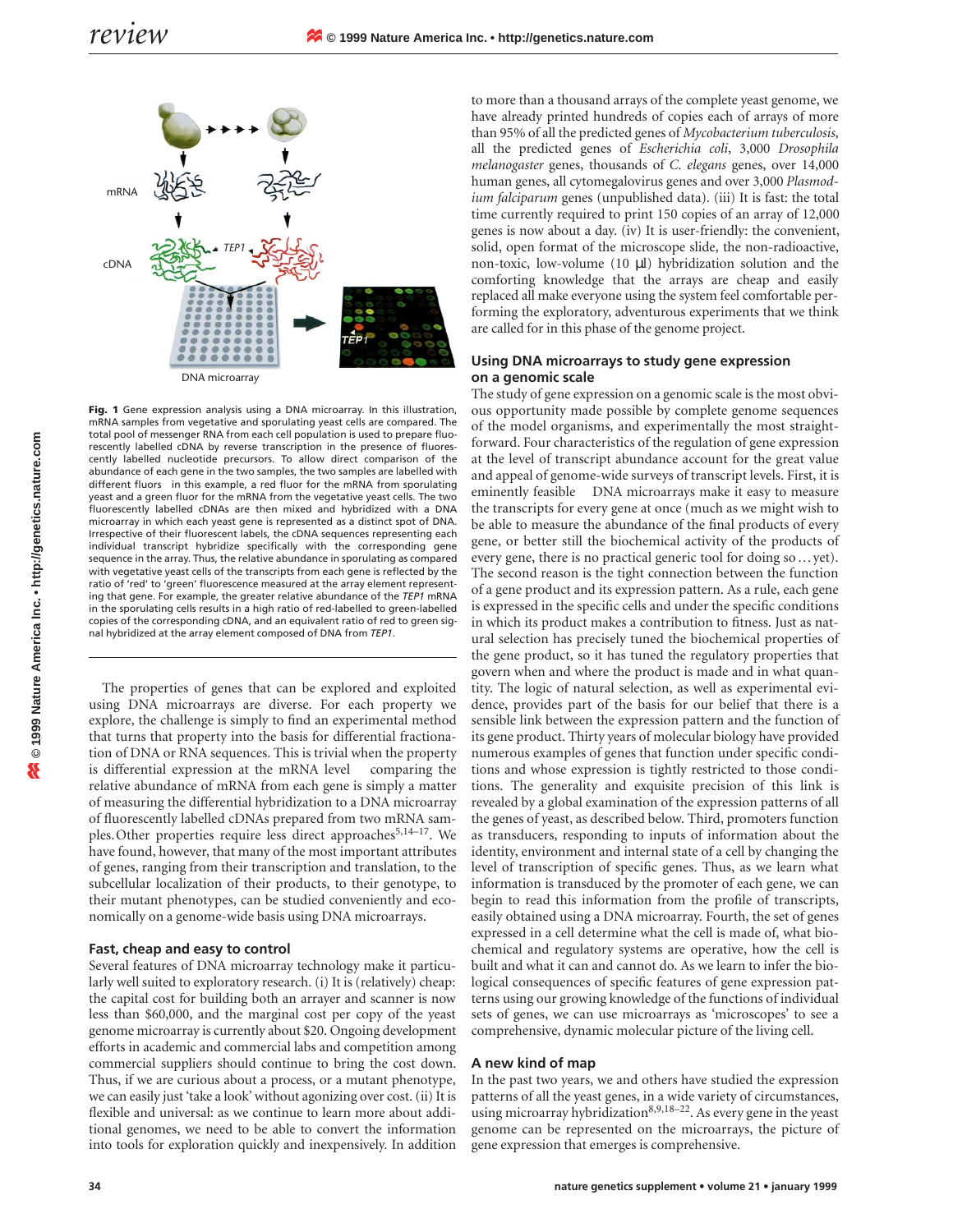



Fig. 2 A gene expression map of the yeast genome. In this illustration, only the 2,473 named genes with known putative functions are displayed. *a*, This geneexpression map has the form of a table, in which the rows correspond to each of the 2,473 genes and the columns represent experimental measurements of transcript levels for each of the genes. The genes were placed in an order determined by similarities in their expression patterns using a hierarchical clustering algorithm<sup>22</sup>. This order is unrelated to their order in the physical or genetic map of the yeast genome. The abundance of each transcript in each experimental measurement, relative to a reference specific to each experiment, is represented by a colour-red for relatively increased expression, green for relatively diminished expression. The saturation of either colour reflects the magnitude of the difference in expression level. This map represents data from eight separate time series of gene expression in the yeast *S. cerevisiae* as indicated by the labels at the top of the figures: Alpha, CDC15 and Elu refer to observations of the mitotic cell cycle in cells synchronized by α-factor arrest, by a conditional cdc15 mutation, or by centrifugal elutriation, respectively<sup>19,20</sup>; SPO refers to a sporulation timecourse17; H, D and C refer time courses of gene expression following heat shock, treatment with dithiothreitol and cold shock, respectively; DX indicates a series of observations during the diauxic shift8. A total of 79 measurements are represented for each gene. *b*,*c*,*d*,*e*,*f*,*g*, Groups of transcriptionally coregulated and functionally related genes discussed in the text are shown.

Although there is a sense in which microarray hybridization might be thought of as a simple scaling up (in numbers), miniaturization (in size and sample requirements) and automation of hybridization measurements that have been standard for many years, data sets produced in this way have emergent properties: when the body of expression data is large enough, and only then, the patterns and systematic features become apparent and we begin to build an integrated picture of the whole system. In many ways the effect of scale here is analogous to the difference between a complete, densely marked genetic map and a handful of isolated genetic markers.

There are fundamental differences between traditional genetic maps and the new genomic maps of gene expression or function. There is a natural logical framework on which to build conventional genetic maps, with natural ideas of order (the linear order of genes on a DNA molecule), and natural metrics for distance, whereas no such pre-existing framework exists for this new kind of map. To build useful maps representing the global program of gene expression, it has therefore been necessary to develop new approaches to finding and displaying the systematic features inherent in large sets of global gene expression data. Making these new kinds of functional maps involves two steps. First, the data are organized by, for example, hierarchical clustering algorithms, parameterizations or profiling methods to find inherent orderly features. Second, the ordered tables of data produced by

these methods are displayed graphically using a naturalistic representation of the huge volumes of quantitative data, in a way that allows biologists to assimilate the patterns of gene expression both on a broad scale (overview of the choreography) and fine scale<sup>23</sup> (gene by gene).

An early example of such a functional map (Fig. 2) was made using a hierarchical clustering strategy to group genes on the basis of similarity in their patterns of expression $^{23}$ . All the yeast genes with functional annotation in the *Saccharomyces* Genome Database<sup>24</sup> at the time of analysis  $(2,467$  of the roughly  $6,220$ protein-encoding genes in the yeast genome) are displayed. For simplicity, this map was built using only a small fraction of the genome-wide expression data currently on hand-data from yeast cells during the mitotic cell cycle<sup>21</sup>, sporulation<sup>18</sup>, the diauxic shift<sup>8</sup> and following shock with heat, cold and reducing agents (P. Spellman *et al*., unpublished data).

One of the most useful features of a map of this kind is the extent to which, although based entirely on observations of transcriptional regulation, it reflects information about gene function and even physical association of gene products. Numerous clusters of co-expressed genes, representing diverse expression patterns across even this limited set of conditions, are strikingly coherent in their cellular functions (Fig. 2*b*−*g*).

The genes in the most extensive cluster (Fig. 2*g*) are all strongly downregulated in response to starvation and 'shock'. This cluster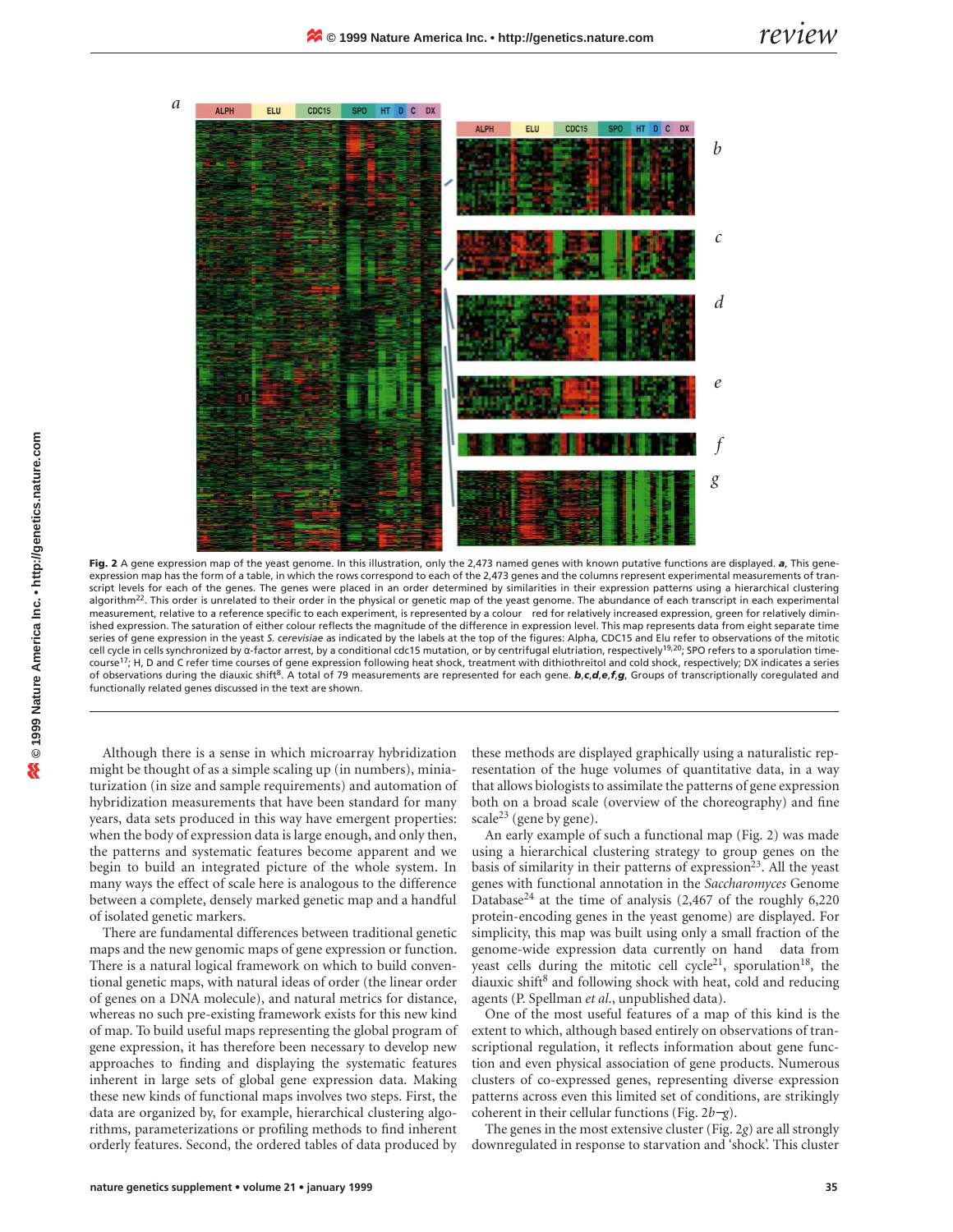

**Fig. 3** The yeast cell-cycle 'phaseogram'; gene expression during the yeast cell cycle. The expression patterns of the 800 cell-cycle regulated yeast genes identified by Spellman *et al*. are shown<sup>21</sup>. The display convention is the same as that used in Fig. 2. In all cases, red indicates an increase in mRNA abundance, whereas green indicates a decrease in abundance, relative to an unsynchronized cell population. The genes are placed in order according to the cell-cycle phase at which their transcripts were most abundant. The coloured bars on the top of the figure indicate progression through the cell cycle, whereas the coloured bars on the side of the figure indicate the phase at which transcripts for each group of genes reached their maximum levels (M/G1, yellow; G1, green; S, purple; G2, red; M, orange). Four different procedures were used to synchronize cells: α factor arrest ('Alpha'), arrest with a conditional cdc15 mutation ('cdc15'), arrest with a conditional cdc28 mutation ('cdc28') and centrifugal elutriation ('elu'). The results for cdc28-synchronized cells were from Cho *et al*. 20.

is dominated by more than 100 cytoplasmic ribosomal proteins and other genes (such as elongation factors) involved in translation. Genes encoding components of the mitochondrial translation apparatus show a distinctly different pattern, shared with some of the genes involved in respiration (Fig. 2*d*), and subtly different from the pattern shared by a large cluster of coordinately expressed genes involved in mitochondrial ATP synthesis (predominantly members of the F1F0 ATPase complex) and electron transport (Fig. 2*e*).

Co-expression of genes encoding the components of molecular complexes, like the ribosome (Fig. 2*g*), the proteasome (Fig. 2*b*), or the nucleosome (Fig. 2*f*), was particularly precise. In addition, there are many examples of co-expressed genes whose products work in concert, but not, as far as we know, in protein complexes, such as genes encoding numerous glycolytic enzymes (Fig. 2*c*). Transcriptional co-regulation, which can now be easily recognized by genome-wide transcriptional profiling, can therefore tell us about physical or functional connections between gene products. Using the framework provided by genes whose activities and associations are known, we find that, on the basis of their expression pattern, many as yet uncharacterized genes fall into clusters with the genes of known function. These novel genes are now already implicated by co-regulation, and invite further characterization to establish their functional role(s).

### **Surveying and cataloguing with DNA microarrays**

A natural kind of exploration with DNA microarrays is the comprehensive cataloguing of genes that have a characteristic regulatory pattern. Several examples of this type of experiment have now been published $8,9,18,20,21$ . In one, more than a thousand genes whose transcript levels change significantly during meiosis and spore morphogenesis were identified and classified according to the detailed temporal pattern of their expression $14$ . Many of these genes were previously uncharacterized, and most had never been recognized to have a role in sporulation. Three genes that were indicted on the basis of their expression during sporulation were tried by deletion analysis, and all three were convicted-in each case the deletion mutants were found to have sporulation defects.

A second example of this kind of exploration is a comprehensive survey of genes that vary in their transcript level according to the stage of the yeast cell cycle<sup>20,21</sup>. This same fundamentally important process was studied independently by two groups using different microarray methods—the Affymetrix oligonucleotide arrays<sup>20</sup> and 'home-made' printed DNA microarrays<sup>21</sup>. Four different methods for synchronization of cells in culture were used, and the results analysed by both a Fourier algorithm to assess periodicity and an algorithm that measured similarity to profiles of genes known to be cell-cycle regulated. The result identified 800 cell-cycle regulated genes (Fig. 3), most of which had not previously been characterized in this way<sup>21</sup>.

To characterize the regulatory networks that control gene expression, a natural experimental design is to use DNA microarrays to examine what happens to the expression of every single gene when a candidate regulatory gene is mutated $8,17,20,21$ . The power of this strategy has already been established, and there is little doubt that in the next few years, as the comprehensive yeast gene mutation and mis-expression projects converge with DNA microarray surveys of global gene expression, we will have a detailed picture of the global effects on gene expression of mutations in essentially every yeast gene.

#### **Model organisms, sequenced genomes and the rest of the natural world**

The established model organisms (yeast, nematode, more than a dozen bacteria and, soon, the fly) are also the first for which comprehensive genome-wide surveys of expression patterns or gene function are possible, simply because their complete genome sequences are available. Furthermore, as we have described, the insights we gain from patterns of gene expression are built on a foundation of knowledge of the many genes that have already been characterized in these well-studied organisms. Thus, some observers (including a reviewer of this paper) subscribe to the idea that characterization of gene expression patterns will be much less valuable in non-model organisms, even those for which substantial DNA sequence information is available. Nothing could be further from the truth; on the contrary, we believe that efficient, large-scale exploration using DNA microarrays and other genome-scale technologies will rapidly narrow the gap in knowledge of gene function and molecular biology between the model organisms and their less-favoured brethren.

There are two reasons for this. First, for many genes, the rate of evolution with respect to both sequence and function has been so slow that characterization of function in one organism may well suffice for many or all. For instance, when the complete set of proteins encoded by yeast and nematode are compared, fully 40% of the 6,200 yeast genes had, by sequence analysis alone, clear orthologues in the worm, so that the function of nearly 20% of the proteins encoded by the worm could be